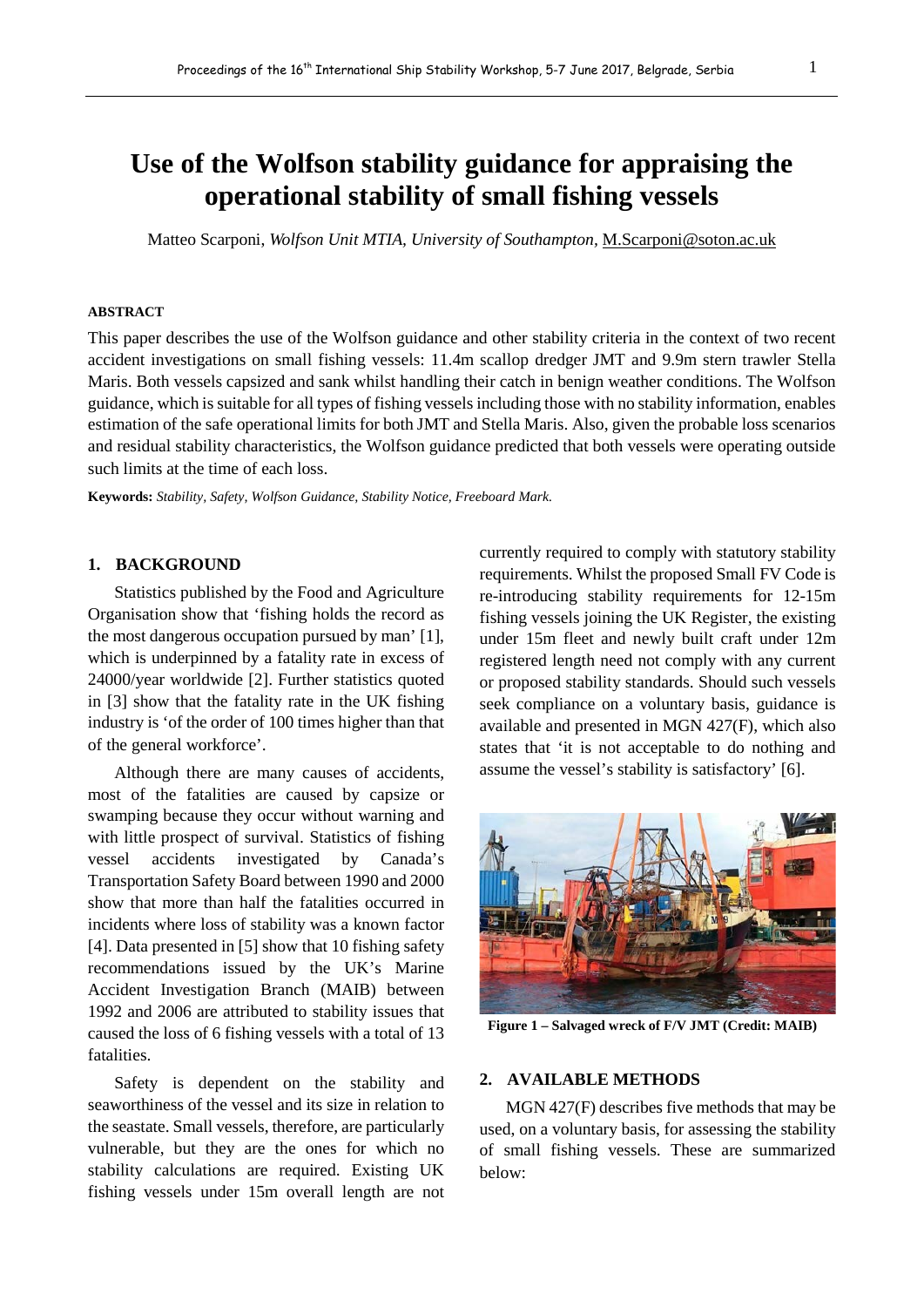#### *2.1 Full Stability Information*

Currently, this requirement applies to all vessels of 15m overall length and over. It involves conducting an inclining experiment to derive the lightship displacement and centre of gravity, and the calculation of loading conditions representative of a fishing voyage.

Standard loading conditions (ie gear stowed and catch on/below deck) must be assessed against the stability criteria and beam trawlers have a 20% uplift with the criteria. Operating conditions, however, may be more onerous than standard conditions due to raised gear and heavy lifts, but are not normally assessed.

## *2.2 Small Commercial Vessel Code Heel Test*

This method prescribes a maximum heel angle and adequate freeboard with a 1t load applied on deck at the maximum outboard position. The method may only be used for fishing vessels carrying up to 1t of catch.

## *2.3 Small Passenger Vessel Heel Test*

This is an alternative method to 2.2 and assumes a 2/3 : 1/3 catch distribution on each side of the vessel. It prescribes a maximum heel angle and a minimum freeboard requirement, and may be used for fishing vessel carrying in excess of 1t of catch.

#### *2.4 Wolfson Guidance*

This method was formulated by Barry Deakin and is based on the findings of extensive model tests conducted for MCA Research Project 509 [7] combined with evidence from UK casualty statistics. The development of the Wolfson guidance is described in [8, 9], whilst [10] is an independent commentary undertaken at the request of RINA.

The Wolfson Guidance suits fishing vessels of any size and enables owners and skippers to produce a single page Stability Notice showing an indication of their vessel's level of safety. The Guidance consists of two separate formulations and assessment routes, depending on the availability of a full stability analysis for the vessel.

For vessels with stability information (typically 15m overall length or more) the Wolfson Guidance is based on an assessment of the residual stability when loaded or lifting.

For vessels with no stability information such as JMT or Stella Maris, the Guidance is based on the

residual freeboard when loaded or lifting heavy loads, and the freeboards referred to in the Stability Notice should be marked on the side of the vessel using a standard Freeboard Guidance Mark ('Wolfson mark'). The mark should be positioned at the lowest freeboard, or where the freeboard becomes lowest when lifting.

The relevant formulae and example results are given in Annex 5 of MGN 427(F), which is intended for use by consultants tasked with the production of Stability Notices.

## *2.5 IMO Roll Period Approximation*

This method enables skippers to monitor whether stability changes over time, on the basis of the vessel's measured roll period. It is an operational method rather than a stability criterion, so it was not taken into account in the accidents investigations discussed herein.

## **3. FV JMT INVESTIGATION**

MAIB Report [11] describes an investigation into the capsize and sinking of 11.4m scallop dredger JMT. The accident occurred on 9th July 2015 and resulted in two fatalities.



**Figure 2 – Lady Patricia (Credit: trawlerpictures.net)**



**Figure 3 – JMT following 2013 conversion (Credit: trawlerpictures.net)**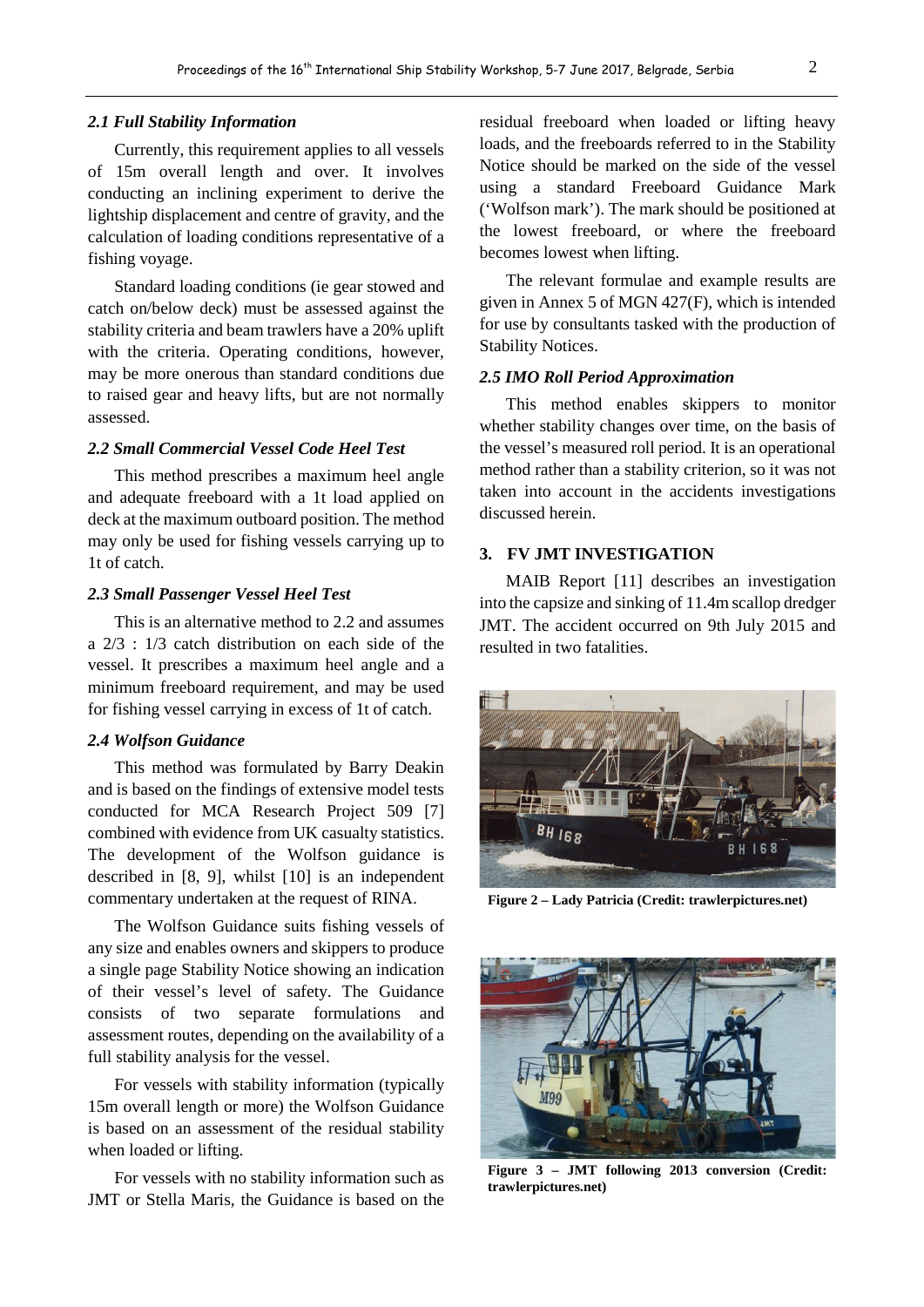#### *3.1 Construction and modifications*

JMT (previously Lady Patricia) was built in 1988 as a conventional stern trawler and was fitted with a forward wheelhouse, amidships 'scotch poles' and a stern gantry (Figure 2). Between 2003 and 2013 the vessel's stern gantry was raised and a port side shelterdeck was added. Subsequently, the vessel was converted for scallop dredging, which involved fitting winches and outriggers for handling the scallop gear, removing the shelter deck, raising the stern gantry further and replacing the scotch poles with a goalpost gantry. The latter vessel configuration (Figure 3) was approved by Seafish Marine Survey in 2013 and, subsequently, by the MCA.

The vessel had been fishing off Plymouth since May 2015 and usually operated in daylight. At the time of its loss, JMT carried two dredges weighing 750kg each, 0.5t of bagged catch on deck and very little fuel. An underwater survey identified that the starboard side dredges were empty and inverted, whilst the port side dredges were suspended from a goalpost block 5m above deck, unrestrained and full of 400kg of catch and debris.

#### *3.2 Stability assessment*

Initially the Wolfson Unit conducted a lines survey and an inclining experiment on the salvaged wreck. Then it prepared a stability model within Wolfson's hydrostatics and stability software HST and performed a stability analysis against MGN 427(F). Four standard loading conditions and three operational conditions representing the vessel at the time of its loss were formulated and assessed against methods 2.1 and 2.4 above. Heel tests 2.2 and 2.3 were conducted numerically, at the appropriate loading conditions. Table 1 gives the calculated load conditions. Readers are referred to Annex A of MAIB report [11] for the full stability assessment.

## *3.3 Results*

The vessel failed the full stability assessment (method 2.1) required by larger fishing vessels, which indicates insufficient reserve stability. In particular, the six stability criteria are not met in any of the conditions. Also, the minimum freeboard of conditions 1 and 2 is below 300mm, which is the minimum recommended freeboard given in the Seafish Standard [12].

The vessel failed both numerical heel tests. It had no positive stability in the SCV heel test and failed the minimum freeboard requirement of the small passenger vessel heel test.

The vessel's Wolfson Stability Notice and Freeboard Mark are given in Figure 4 and its calculated level of safety in the various load conditions is given in Table 2. The Wolfson guidance indicated that the vessel had:

a. low residual freeboard due to loading in all the standard conditions and in two operational conditions, namely no.7 - tow lift, dredges just off seabed and no.8 - full dredges resting on bulwarks;

b. low residual freeboard due to lifting in the operational condition that probably triggered the capsize: no.9 - starboard dredges emptied on deck and port dredges suspended from goalpost gantry;

c. that the vessel was in danger of capsize in seastates exceeding 0.7m significant wave height (low end of Douglas seastate 3).

| <b>STABILITY NOTICE</b>                                                   |                                                                                    |                             |                             |                                           |  |  |  |  |  |
|---------------------------------------------------------------------------|------------------------------------------------------------------------------------|-----------------------------|-----------------------------|-------------------------------------------|--|--|--|--|--|
| Name JMT<br>No.<br>Owner<br>Length 11.42 metres<br>4.38<br>Beam<br>metres | Loading<br>& Lifting<br>Guidance                                                   | <b>Safety</b><br>Zone       | <b>Minimum</b><br>Freeboard | Maximum<br>Recommended<br><b>Seastate</b> |  |  |  |  |  |
|                                                                           | Good margin of<br>residual freeboard                                               | Good<br>margin of<br>safety | At least 52 cm              |                                           |  |  |  |  |  |
|                                                                           | Loading or lifting<br>reduces minimum<br>freeboard to less<br>than 52 cm           | Low level<br>of safety      | 26 to 52 cm                 | 1.4 metres                                |  |  |  |  |  |
|                                                                           | Excessive loading or<br>lifting reduces<br>minimum freeboard to<br>less than 26 cm | <b>Danger of</b><br>capsize | Less than 26 cm             | 0.7 metres                                |  |  |  |  |  |





**Figure 4 – Stability Notice and Freeboard Guidance Mark for FV JMT**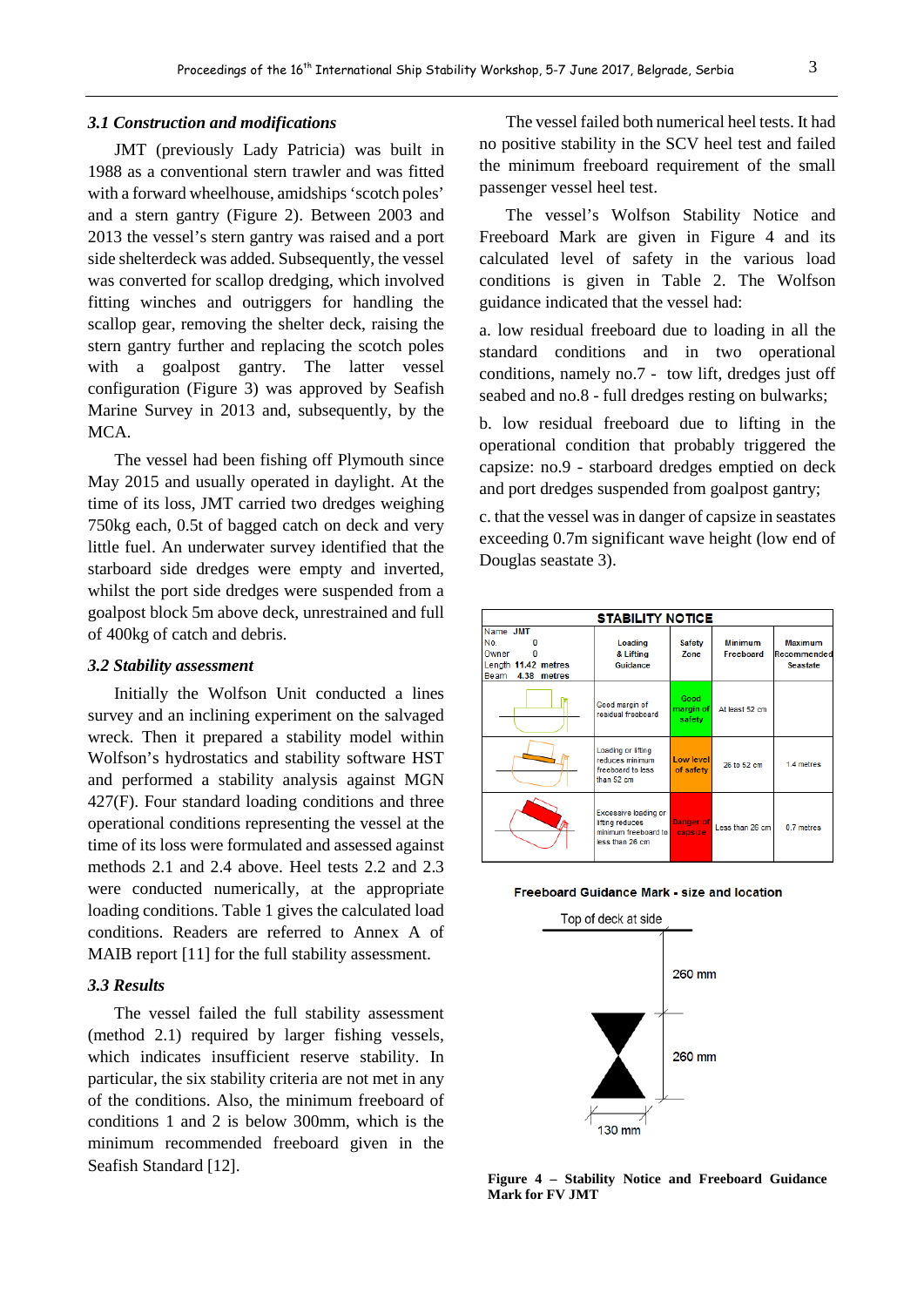| <b>Name</b>                               | Displ.<br>(t) | <b>Minimum</b><br>freeboard<br>(mm) |  |
|-------------------------------------------|---------------|-------------------------------------|--|
| 1: S Departure Port                       | 48.49         | 263                                 |  |
| 2: S Arrival Grounds                      | 47.96         | 274                                 |  |
| 3: S Depart Grounds                       | 44.88<br>322  |                                     |  |
| 4: S Arrival Port                         | 44.29         | 331                                 |  |
| 5: H SCV Code Heel Test                   | 49.49         | submerged                           |  |
| 6: H Small Pax Vessel Heel Test           | 49.04         | $14\%$ of<br>requirement            |  |
| 7: O Tow Block Lift & Full<br>Dredges     | 43.75         | 261                                 |  |
| 8: O Full Dredges on Bwks                 | 43.98         | 327                                 |  |
| 9: O SS Tipped, PS Full $\&$<br>Suspended | 43.98         | 219                                 |  |

**Table 1: Loading conditions (S: standard, O: operational, H: heel test). No.9 is the probable loss condition.**

**Table 2 – Vessel's freeboard at Freeboard Guidance Mark, 25% LOA**

| <b>Safety</b>                      | <b>Minimum</b><br>Freeboard<br>cm | <b>Freeboard at Load Conditions</b><br>cm |    |    |    |    |    |    |
|------------------------------------|-----------------------------------|-------------------------------------------|----|----|----|----|----|----|
| Zone                               |                                   | <b>STD</b>                                |    |    |    | OΡ |    |    |
|                                    |                                   | 1                                         | 2  | 3  | 4  | 7  | 8  | 9  |
| Good<br>margin<br>of<br>safety     | At least 52                       |                                           |    |    |    |    |    |    |
| Low<br>level<br>$\sigma$<br>safety | 26 to 52                          | 31                                        | 31 | 32 | 33 | 28 | 33 |    |
| Danger<br>of.<br>capsize           | Less<br>than 26                   |                                           |    |    |    |    |    | 22 |

## *3.4 Conclusions*

The MAIB report concludes that the capsize was probably triggered by the sudden release of the contents of the starboard side dredges, while the unrestrained port side dredges and their contents remained suspended from the 5m high 'goalpost' gantry.

It was also highlighted that 'of the alternative stability assessment methods detailed in MGN 427(F), only the Wolfson method would have provided an indication of the vessel's operational limits, and when caution was required' [11]. MAIB recommendation 2016/130 to the Maritime and Coastguard Agency emphasizes that 'all existing vessels of under 15m should be marked using the Wolfson Method, or assessed by use of another acceptable method'.

## **4. FV STELLA MARIS INVESTIGATION**

MAIB Report [13] describes an investigation into the capsize and foundering of 9.96m stern trawler Stella Maris, on 28<sup>th</sup> July 2014. The two crew abandoned to a liferaft and were later rescued.

The Wolfson Unit was not involved in the accident investigation, which included a stability assessment against the Wolfson guidance and other simplified methods. Such an assessment concluded that 'the craft had a reasonable measure of stability'. It is the Author's opinion, however, that the Wolfson guidance would have predicted that the vessel was endangered, had it been applied correctly. Sections 4.3 to 4.5 below offer the Author's view on the application of the Wolfson guidance to Stella Maris.

## *4.1 Construction and modifications*

Stella Maris was built in 1999 as a conventional stern trawler. Initially, it was equipped with a gilson derrick for performing cod end lifts over the side and releasing the catch on deck. In 2013 it underwent major modifications, see Figure 5, to enable lifting over the stern into a catch hopper, thus improving the quality of the catch. To that effect, the gilson derrick was removed and a stern gantry was fitted, which raised the lifting point by approximately 1m. Also, the cod end had to be raised by approximately 1.65m above the bulwark to clear the upper edge of the hopper, so it could be emptied in the hopper from an overhead position. The catch would then remain in the hopper and gradually feeding to the sorting area beneath the shelterdeck.

It is stated in [13] that 'no post-modification inspection by the MCA was required, or carried out, following the modernisation'.



**Figure 5 – Stella Maris following 2013 modification (Credit: Jon Irwin)**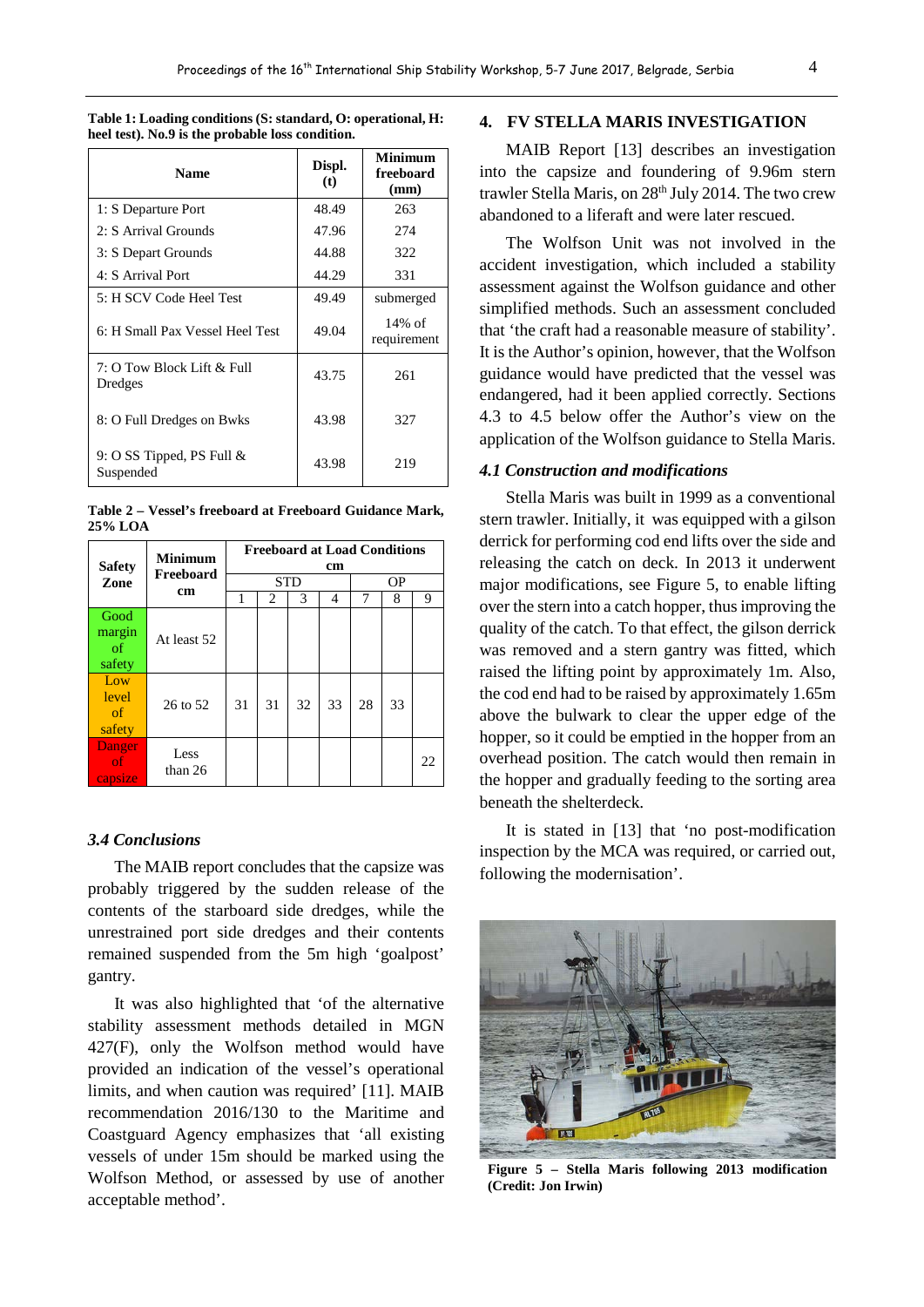#### *4.2 Loss scenario*

The vessel capsized and sank whilst attempting to lift a heavy cod end of fish and debris. The estimated weight in air of the cod end was 1.8t and the stern lift was performed using a 2.8t (first layer pull) rated winch and a gilson block fitted near the top of the stern gantry ie about 6m above deck.

As successive layers of wire built up during the lift, the winch pull reduced until the cod end could not be lifted any higher and remained suspended from the gilson block. The skipper then veered the winch in an attempt to lower the cod end back into the sea, but the net snagged on a guide pole fitted at the starboard transom corner. This caused the starboard transom quarter to submerge and, ultimately, resulted in a capsize.

#### *4.3 Longitudinal position of the Wolfson mark*

Figure 16 of Ref. [13] identifies the size and position of the Wolfson mark temporarily applied to Stella Maris' sister vessel. The estimated longitudinal position of the mark is 35% LOA forward of AP, assuming that the centreline of the mark coincides with that of the port side access door opening (see the GA presented in Annex B, page 13).

The vessel's GA indicate that 35% LOA forward of the transom is the minimum freeboard position for the 100% Port Departure condition given in Annex B. The vessel has approximately 30mm stern trim in this condition.

With regard to positioning the Wolfson mark, MGN 427(F) states that 'In selecting the location, the most likely reason for reduced freeboard should be borne in mind. If a large load is added well forward or aft, or is lifted from a point that is well forward or aft, the load might induce a large trim, resulting in the minimum freeboard being at a different longitudinal location compared with the upright case' [6].

The calculations presented in Annex B of Ref. [13] show that performing a centreline, 1.8t lift over the stern from the gilson block induces a large trim by the stern, about 8 times the port departure trim. This causes the minimum freeboard position to shift further aft than at port departure, by a distance between 5 and 10% LOA. Thus the Wolfson mark should be positioned between 25 and 30% LOA forward of transom, not at 35% LOA to represent the true residual stability of the vessel when lifting.

Top of deck at side 250 mm  $250 \,\mathrm{mm}$ 

**Figure 6 – Freeboard Guidance Mark for Stella Maris**

#### *4.4 Vertical position of the Wolfson Mark*

The dimensions of the Wolfson mark may be calculated from the vessel's beam and overall length as per Appendix A, and are shown in Figure 6.

Section 1.9 of Ref. [13] describes the temporary application of the Wolfson mark to Stella Maris' sister vessel, during the post-accident stability assessment. Figure 16 of Ref. [13] shows the Wolfson mark affixed to the port side of the sister vessel in the as inclined condition, and Figure 7 below is MAIB's Figure 16 with tentative dimensions edited in.



**Figure 7 – Wolfson mark as applied in Ref. [12] with tentative dimensions added. As-inclined waterline.**

As the sister vessel's calculated port departure freeboard was 40mm higher than at inclining, a small clearance was expected between the lower edge of the mark as applied to the sister vessel and its port departure waterline, so the MAIB Report concluded that the sister vessel would have been 'just in the Wolfson guidance mark green safety zone in the depart port condition' [13].

However, Figure 7 indicates that perhaps the mark should have been lowered by about 40mm to achieve the calculated 250mm separation between the deck at side and the top edge of the mark. Such a vertical shift would position the lower edge of the Wolfson mark at the port departure waterline, as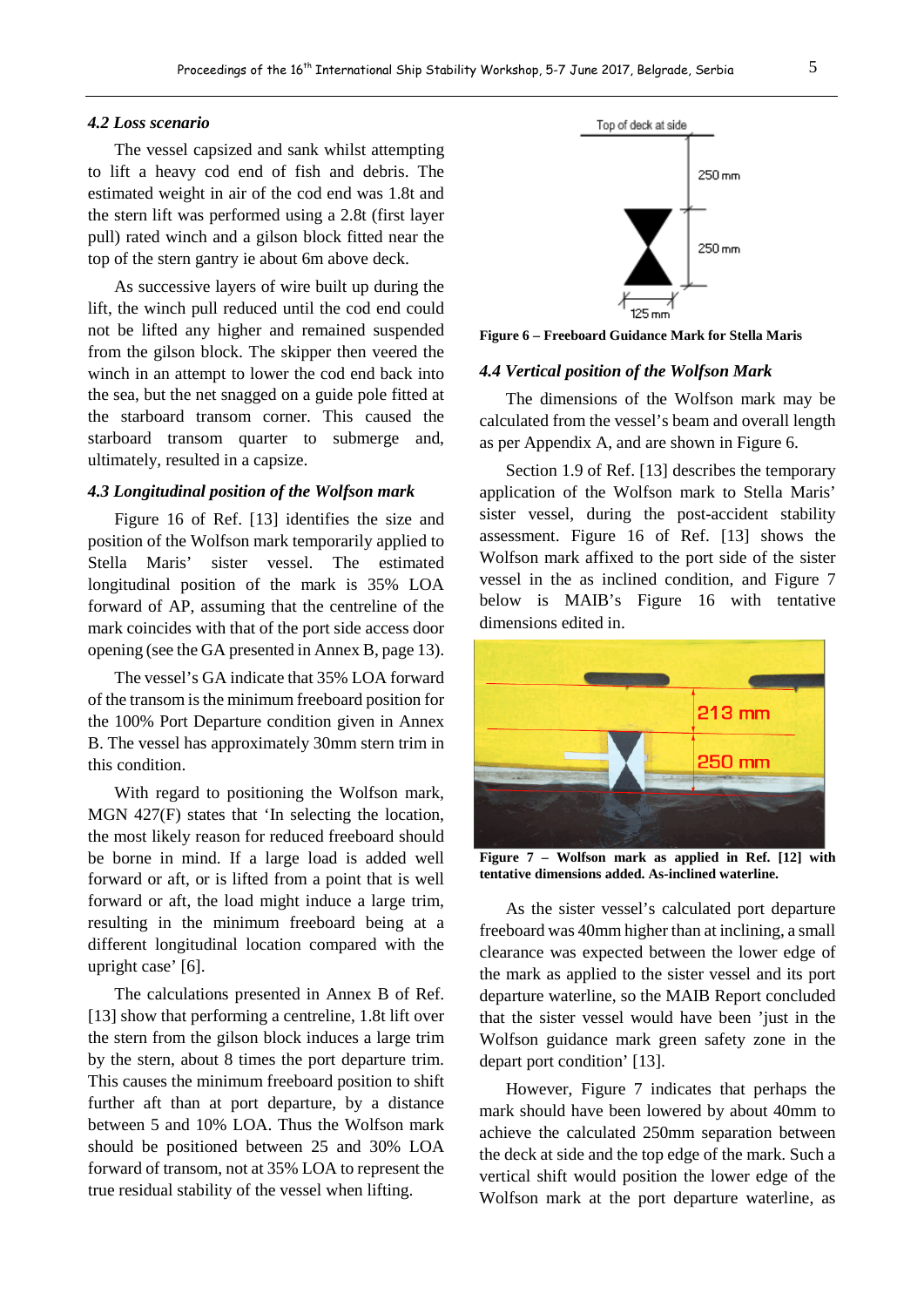shown in Figure 8. So the vessel in the port departure condition appears to be at the boundary of the green and amber safety zones.

#### *4.5 Operational stability assessment*

Figure 8 shows two waterlines derived from the vessel's calculated draughts at FP and AP, as indicated in Annex B of Ref. [13]. The Wolfson mark is positioned as per MAIB report, but its correct position may be further aft and approximately 40mm lower than in the report, as discussed in Sections 4.3 and 4.4 above.

The red waterline of Figure 8 represents the 1.8t stern lift, zero heel condition described in Annex B, page 64. As the Wolfson mark is partially immersed, the Wolfson guidance indicates a 'low level of safety' for the vessel in that load condition.

The gilson winch is rated at 2.8t (first layer pull) so hoisting 1.8t should be regarded as a realistic operating condition that reduces the vessel's freeboard to a level that, according to the Wolfson guidance, may endanger the vessel.

For the probable loss condition described in Annex B, page 69 the calculated equilibrium heel angle is 8.4 degrees to starboard. A simple calculation shows that a Wolfson mark affixed on the starboard side of the vessel would be submerged at that heel angle. Therefore, the Wolfson guidance predicts that the vessel's residual stability is reduced to an unsafe level in such a condition, and the vessel is in danger of capsize.

According to the deadweight tables of Annex B Ref. [13], the heeling moment resulting in deck flooding and capsize was approximately 1t.m, that is a 1.8t point load (cod end) applied 0.55m from the centreline. It is reasonable to assume that heeling moments of such a magnitude may be applied whilst the vessel is in operation (eg. cod end retrieval in beam seas), thus reducing the vessel's freeboard to an unsafe level due to the combined effect of trim and heel. Similarly to heavy lifts over the stern, these scenarios are also realistic and therefore should be assessed against the Wolfson guidance.



**Figure 8 – 100% departure and 1.8t stern lift waterlines**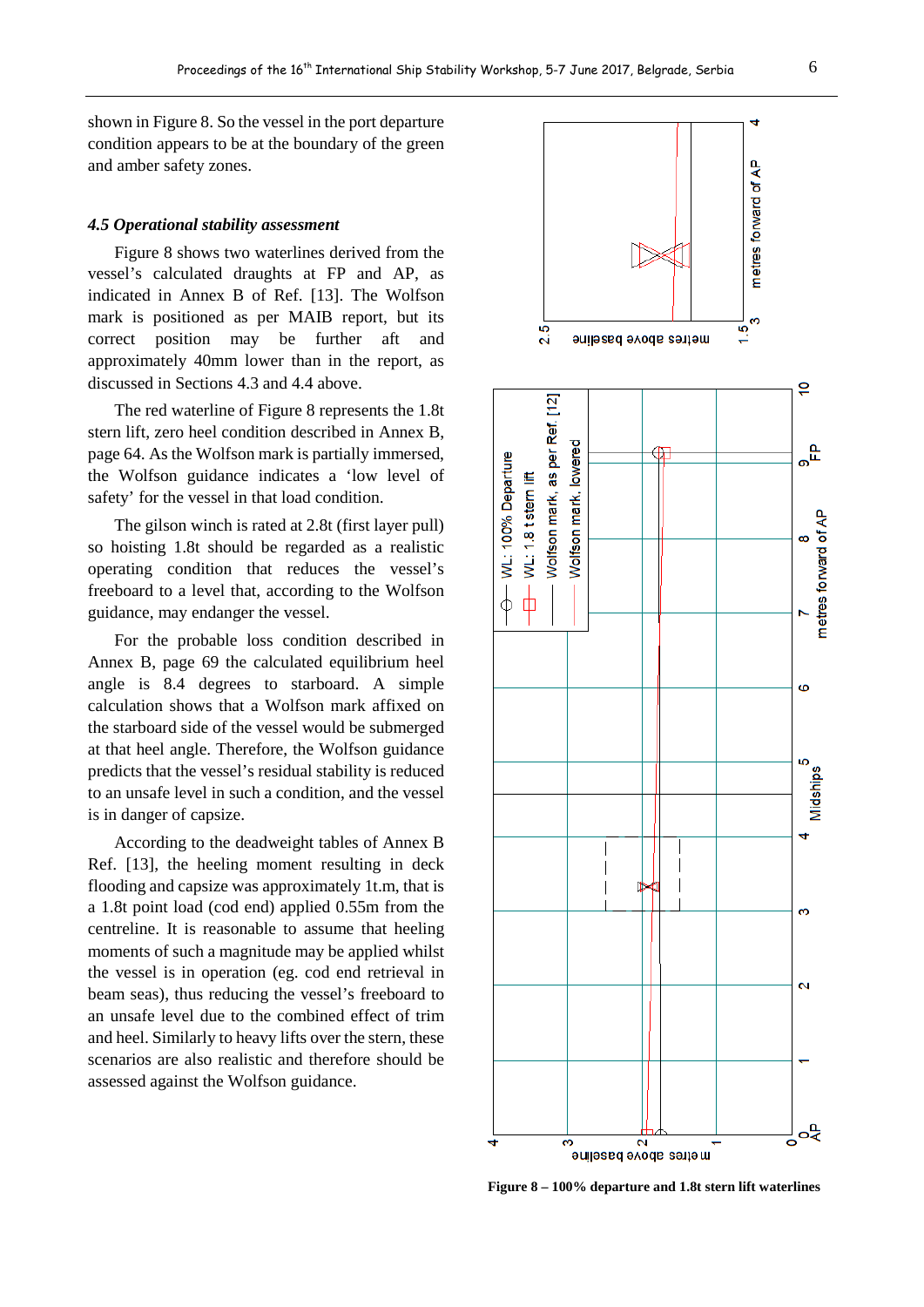#### *4.6 Conclusions*

Calculations based on the data presented in Ref. [13] suggest that the position of the freeboard mark applied to the sister vessel of FV Stella Maris was incorrect. In particular, the appropriate position of the mark appears to be approximately 40mm lower and further aft (at the minimum freeboard location when undertaking a heavy lift) than indicated in the report, resulting in a more onerous freeboard requirement for the vessel.

Section 2.3.3 of Ref. [13] states that 'Assessment of Stella Maris's sister vessel by Roll Test, Small Commercial Vessel Heel Test and Wolfson Guidance indicated that the craft had a reasonable measure of stability'. The Wolfson guidance, however, indicates that the vessel had a 'low level of safety' when lifting a 1.8 t cod end from the stern gantry and was probably 'unsafe, and in danger of capsize' had such load shifted transversely by about 0.5 metres.

Section 2.3.2 of Ref. [13] states that 'Any vessel can be capsized, and it is the duty of vessel's operators to work within the vessel's safe limits. However, this is not easily achieved when those limits are not known'. The Wolfson method is a simple guidance for identifying such limits and relate them to the vessel's operation, thus raising awareness on how certain loading or lifting operations will reduce the safety of the vessel, and on the limit seastates in which such operations should be conducted.

## **5. DISCUSSION**

Currently, UK fishing vessels under 12m registered length such as JMT and Stella Maris, are not required to comply with statutory stability criteria and there is presently no intention to introduce such requirements. However, the stability methods presented in MGN 427(F) are available and the MCA recommend that small vessels are assessed against such methods to ensure that they have a satisfactory measure of stability [6]. These methods include a full stability assessment, which is mandatory for fishing vessels over 15m LOA, heel tests and the Wolfson Guidance.

The Wolfson Guidance is intended to provide fishermen with some indication of their vessel's level of safety. On a small fishing vessel such safe limits may not be exceeded in the port departure/arrival and grounds arrival/departure conditions normally assessed in stability booklets but, crucially, may be exceeded whilst the vessel is in operation and its residual stability is reduced due to heavy loading or lifting. Such operating conditions are often more onerous than the standard conditions and should be appraised.

MGN 526(F) is expected to replace MGN 427(F) and its current draft version [14] continues to present the Wolfson Guidance as a suitable method for assessing and maintaining stability on small fishing vessels, whilst the other methods are no longer discussed.

The draft Small Fishing Vessel Code [15] recommends that vessels up to 12m registered length carry stability information but it is unclear what it should consist of and no reference to MGNs 427 or 526 is made.

The draft Small Fishing Vessel Code reintroduces mandatory stability compliance for vessels between 12m registered length and 15m overall length entering the UK Register. But are stability books alone going to make such vessels safer? Or should simple stability guidance also be available to fishermen and adhered to? It should be borne in mind that:

a. Fishing vessels are not currently required to meet the standard stability criteria with the gear raised or deployed.

b. Currently it is not mandatory to assess the stability of a fishing vessel in the most onerous load case eg heaviest lift, furthest outboard, highest position.

c. The above is a stark contrast to other vessel types such as workboats, where vessels fitted with cranes must be assessed 'in the worst anticipated service condition for lifting operations' and against criteria prescribing the maximum heel angle, or minimum freeboard, whilst lifting [16].

d. Upgrading lifting gear and winches enables more onerous lifts, resulting in larger heeling moments applied and/or higher vessel VCG whilst lifting. This is unlikely to invalidate the approved lightship, or affect compliance with standard criteria unless operational conditions are assessed.